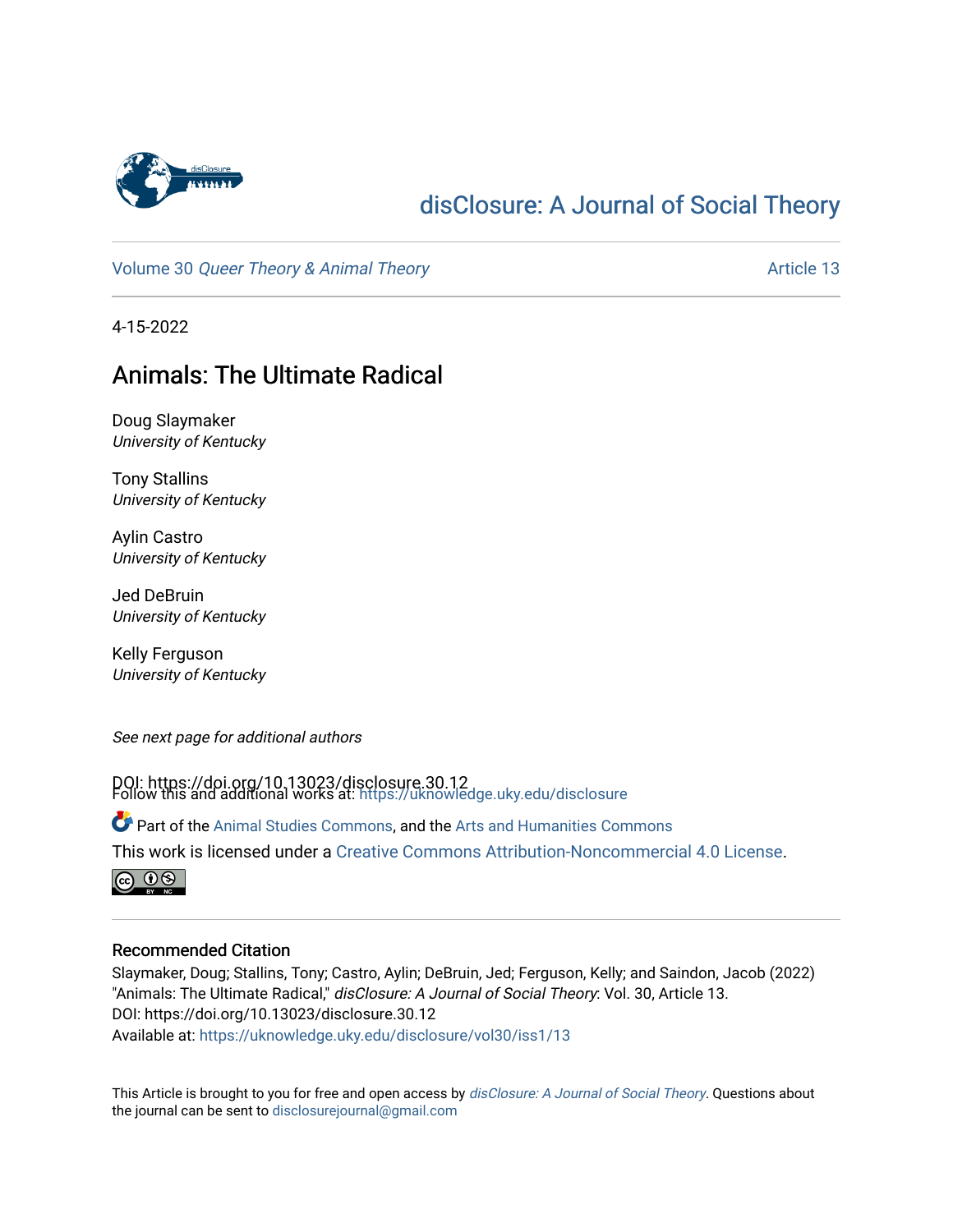### Animals: The Ultimate Radical

#### Authors

Doug Slaymaker, Tony Stallins, Aylin Castro, Jed DeBruin, Kelly Ferguson, and Jacob Saindon

This article is available in disClosure: A Journal of Social Theory: [https://uknowledge.uky.edu/disclosure/vol30/iss1/](https://uknowledge.uky.edu/disclosure/vol30/iss1/13) [13](https://uknowledge.uky.edu/disclosure/vol30/iss1/13)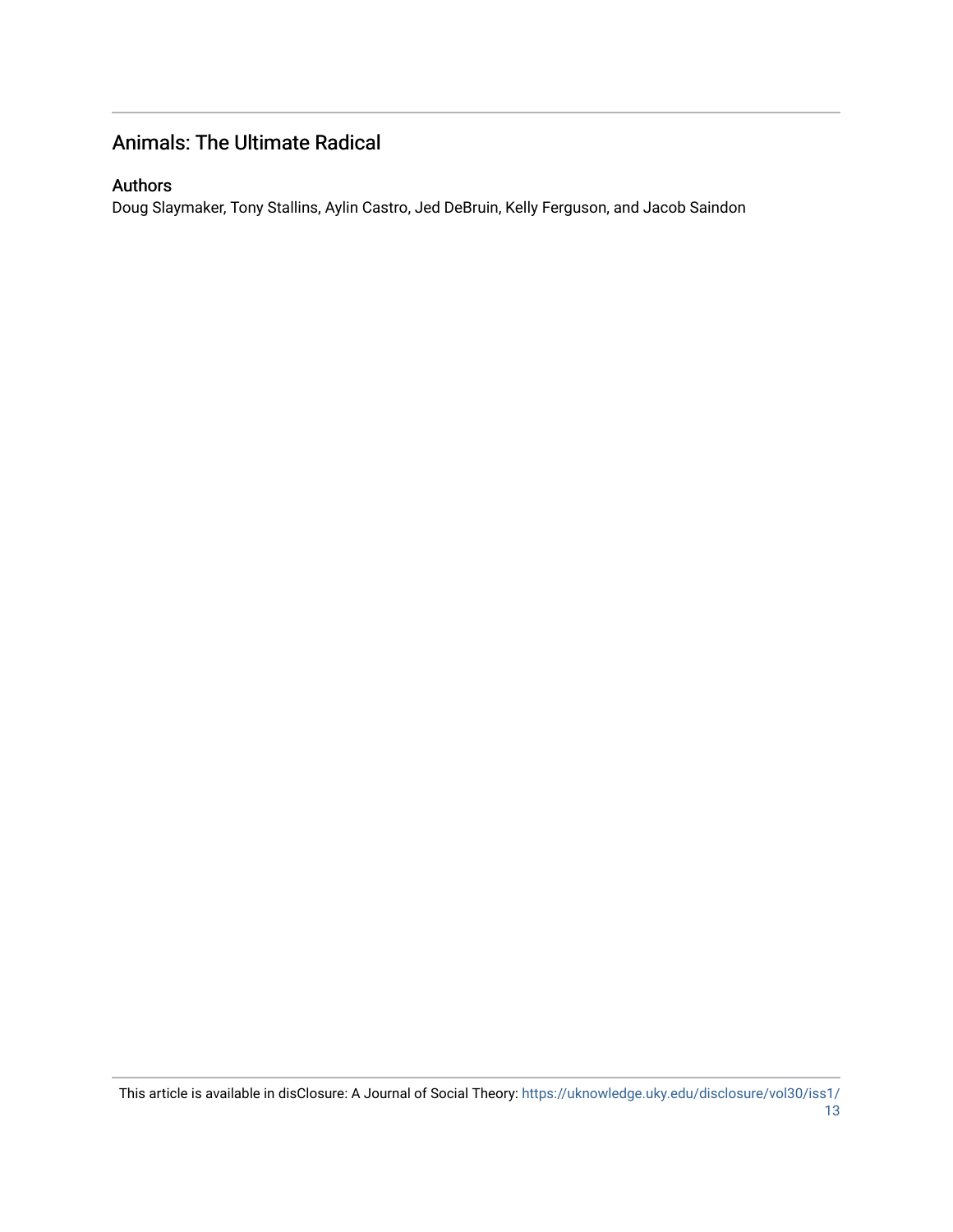#### **Animals: The Ultimate Radical**

An Interview with Doug Slaymaker and Tony Stallins, *University of Kentucky* Interviewers: Aylin Castro, Jed DeBruin, Kelly Ferguson, and Jacob Saindon, *University of Kentucky*

*Doug Slaymaker is Professor of Japanese at the University of Kentucky, USA. His research focuses on literature and art of the twentieth century, with particular interest in the literature of post-3.11 Japan, and of animals and the environment. Other research projects examine Japanese writers and artists traveling to France. He is the translator of Kimura Yūsuke's* Sacred Cesium Ground *and Isa's Deluge and Furukawa Hideo's* Horses, Horses, in the End the Light Remains Pure [Columbia University Press]. *He is currently working on a translation of Tawada Yoko's* Yōgisha no yakō ressha*.*

*Tony Stallins is a Professor in the Department of Geography at the University of Kentucky with interests in animal and plant geographies and human-environment interactions. His current research examines the way in which the built environment as well as human and bird behaviors shape differences in the abundances of urban avifauna recorded in eBird and in wildlife rehabilitation records. Tony's current graduate students are examining the affective dimensions of plants in the outcomes of stream restoration; how emotional support animals challenge notions of home and health on college campuses, the way in which urban forest vegetation dynamics intersects with commemoration of racial struggles, and the suburban reproductive politics of the invasive Bradford pear tree.*

**Jed DeBruin (JD):** *Great - I have the first question here, so I'll kick us off. A big component of this seminar is the fact that those that are teaching it get to bring in four scholars of their choosing to be part of the theme and there's a discussion of how do these four scholars work together? Why did you choose them of all the people that can discuss animals? Our question is, why did you choose the four scholars that you did to participate in this seminar?*

**Tony Stallins (TS):** We divided up the speakers amongst ourselves. We each got to pick someone that we knew of, so there wasn't any rule. I picked a microbial person. You could call her a microbial anthropologist because [...]. Well, they're technically animals, but then there are protists and all these other little things that are alive, and so that's why I picked Amber. How did you do it Doug?

**Doug Slaymaker (DS):** Since I knew Japanese literature and Christine Marran, who I've known for a long time, had just written a book about environmental politics, poetics in literature, and her case studies were Japanese literature. But what she has done is applicable for literature period and reading stuff. And so I was very excited to bring those two together. This is a really smart book.

**JD:** *Do you know how the other two were selected?*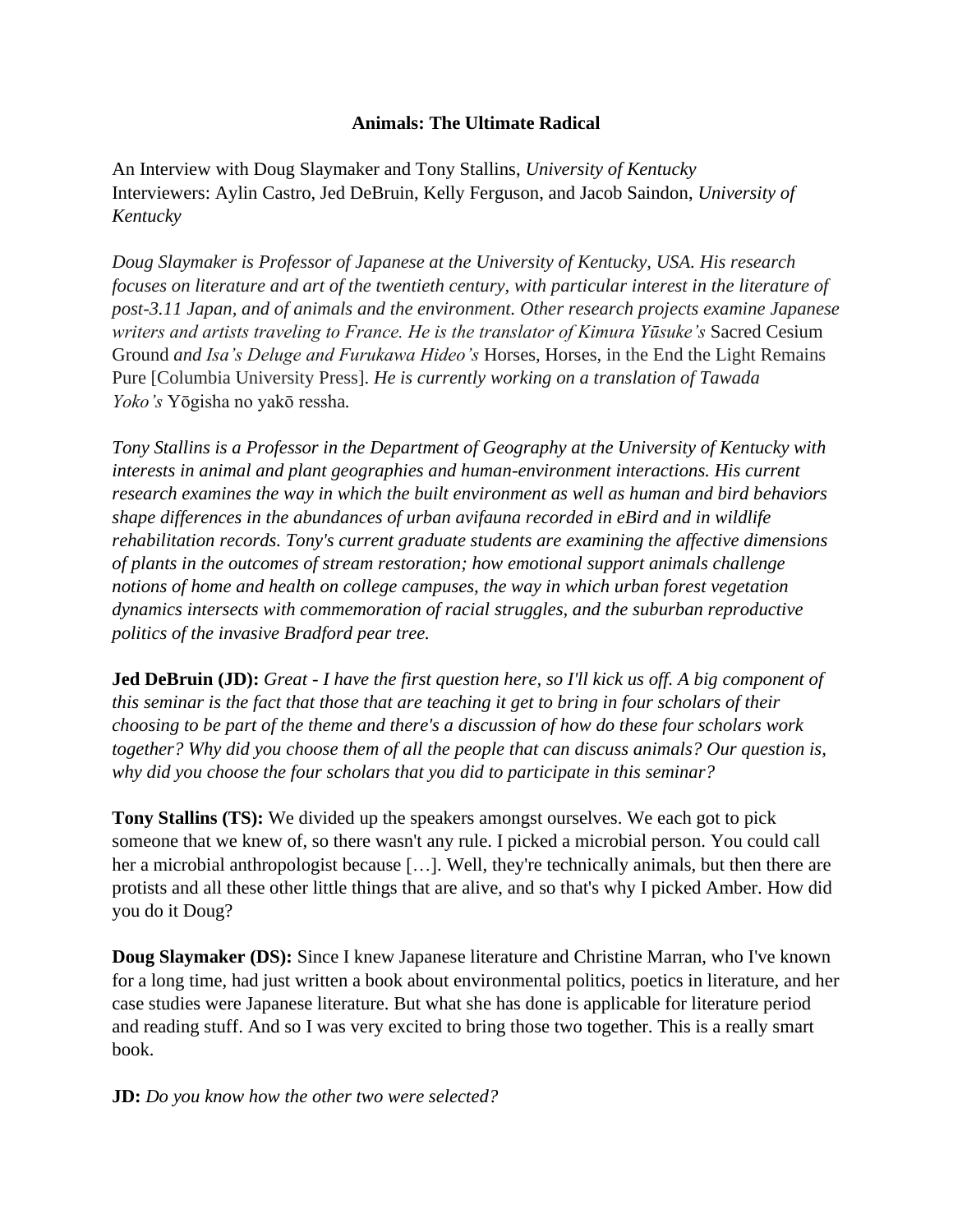**TS:** Cary Wolfe, I think Doug can kind of comment there. I don't want to say anyone was more prominent than the others, but he's pretty famous.

**DS:** Yeah, that's right, he is, I think. He has the highest name recognition of any of us, and I was really excited that he was going to be part of […] any of the people we invited, at any rate. I was very excited that he was here because he has sort of established the field in many ways, raised some of the most important questions. The foundational questions.

**TS:** And he really pulls the rug out from under us humans as we go about making claims about the world and how, you know, we're imprisoned in our particular carcasses, to borrow a horror metaphor, maybe. I learned a lot more from the course, more than I ever imagined. I mean, I knew I'd pick up some new ideas, but some of the animal stuff really is radical because it's shifting the lens away from us and our storytelling and our ways of thinking. Animals are the ultimate radical. Give it up humans, sorry.

**DS:** It's been so long since we did this seminar, I'm sort of fuzzy on the details. I'm trying to remember who all came and everything, so yeah.

**TS:** Yeah, we lost my speaker [ed. note: the speaker was unable to visit the University of Kentucky for their talk] because the pandemic hit.

**DS:** Ok, that's why I don't have a more firm memory.

**JD:** *Continuing to jog your memories on this seminar: why did you end up choosing animals as the central theme for the seminar? What was the impetus or catalyst for this particular topic? Versus amongst several other potential topics?* 

**TS:** Who was the initiator? It wasn't me; I was a hanger on.

**DS:** Yeah, well, I don't remember to tell you the truth. It was sort of some sort of convergence of it. People were thinking about animals, and we all came together. Was it Dierdra? Was it me? I don't remember exactly. Anyway, more to the point maybe then, it sort of came together organically.

**JD:** *I have a follow up to that. Tony and Doug, and the other two that were a part of this: did you all know each other before this seminar, or is this something that, because of the shared interests you all met through the seminar?*

**DS:** I know I didn't know Tony. This is one of the reasons I've always liked the social theory seminar. We are all in there together sort of doing stuff we don't quite know. I think it's a good place to do forays into new research areas and discover it with a diverse group of people, and we all tend to be on the same plane I think.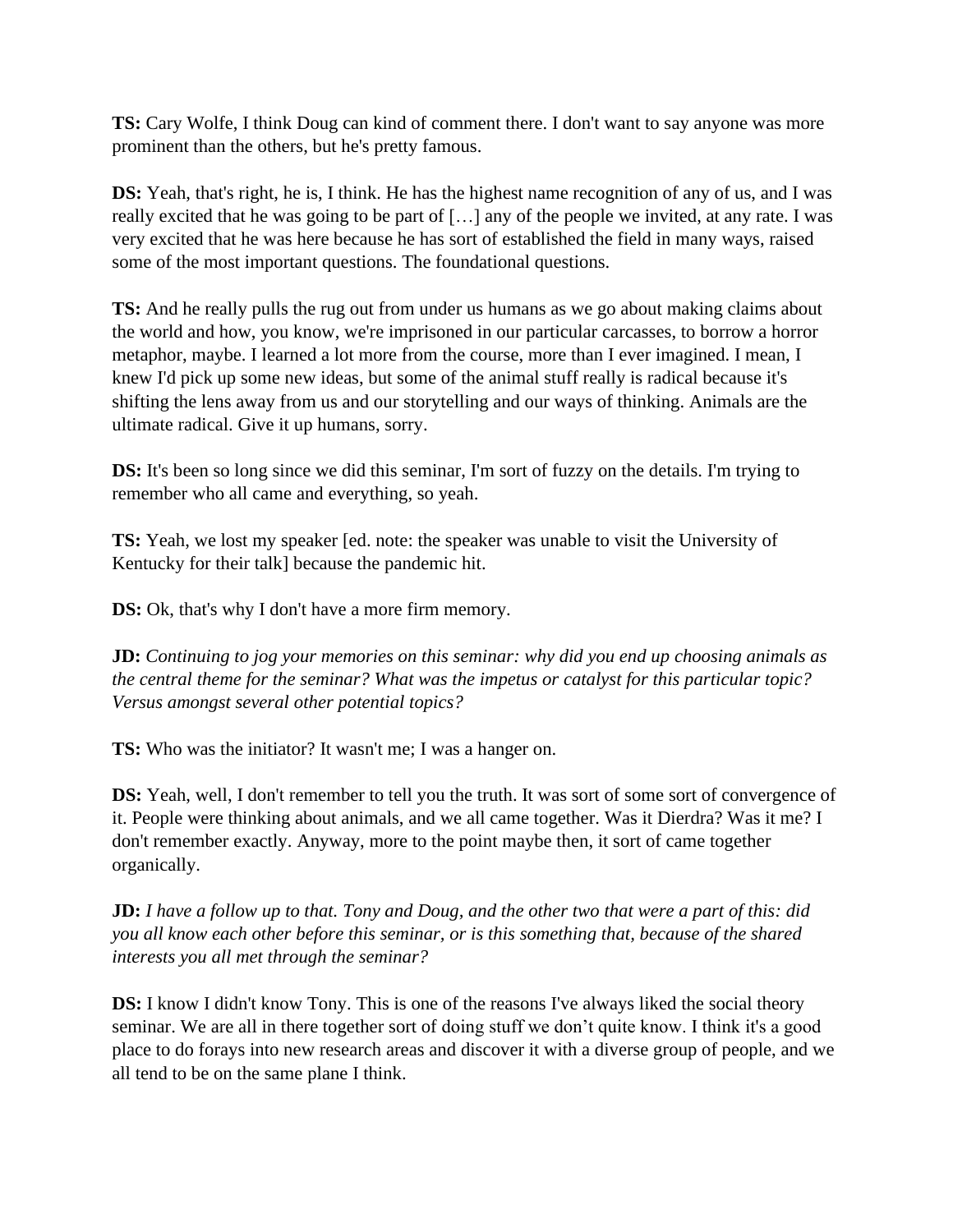**Aylin Castro (AC):** *What methodological, departmental, or theoretical disagreements or convergences did you experience in co-teaching this general theme? Was there anything fun or productive that came from this?*

**DS:** Did we ever disagree about anything? So, convergences, the different disciplinary approaches, I think made ours very rich because we were as you can tell, all over the place and more.

**TS:** There weren't any disagreements. But you had to struggle a little bit to grasp sometimes how other people worked with animals and saw animals. I mean someone writing about seeing the world through an animal, has been thinking about that method of writing for so long. And I had to kind of take my kind of methodological world and tunnel into that. So that was very interesting. I really liked that destabilization of my way of thinking. Because animals are such a lens. So that was fun.

**DS:** Yeah, there was a lot of fun. That's what I was going to say. And making community in places that it's often hard to do in our disciplinary silos, and just the way the well, even the organizational spaces on campus. It's hard to find and connect with people. Then the outside people come in, and I mean it's important to have the opportunities to just go and eat good food and drink good things and have really productive conversations, cross fertilizing conversations, I think so fun, but yeah, very productive.

**TS:** Yeah, because there were these, I know I talked to you Doug. Somehow there would be some movie or some book that I hadn't been able to talk to anyone about and then all of a sudden you had this group of people.

**AC:** *Thank you for that. Our following question is: as it has been alluded to, your seminar got disrupted by COVID-19, so how are you thinking about animals now, since the arrival of the COVID-19 pandemic?*

**DS:** This is one of the things I was worried about this interview. I've kind of moved away [from the theme of animals] and it's not as central. The animal stuff is not set in the same central question that it was a couple of years ago. So how have I've been thinking about it now? Not nearly as much, which isn't very helpful, but it's still there.

I was in the midst of doing post the March 11 disasters in Japan [ed. note: 2011 Tōhoku earthquake and tsunami and the subsequent Fukushima Daiichi nuclear disaster] and translating some fiction. Part of the project was how many animals were showing up in the fiction of that and the technical question of many Japanese novelists were trying to figure out. It was clear that there was a consensus. It was more than an anomaly, the number of novelists that were using animals as characters in a way to make sense of the world and what happened, and were thinking about it, or how to present or represent. So, I was in the middle of translating stuff at that point, and then I moved on to different projects since then, but the questions I think are still there.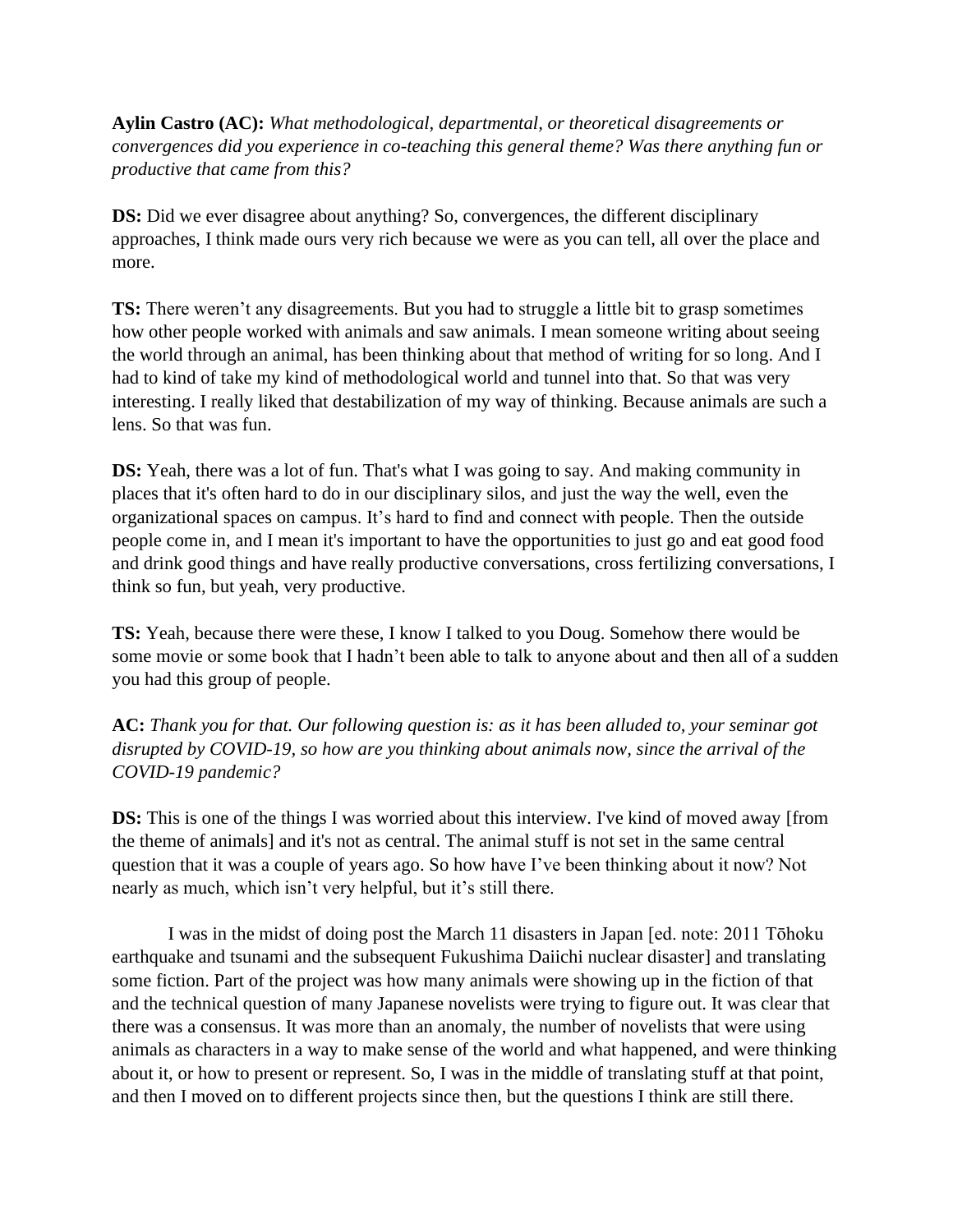It's very clear to me how non-human-centric things have become, in ways that it's not really a question anymore, almost. It is just a given that the animals, at least in the novels and fiction and things I'm thinking about. The animals and humans occupy the same space in all sorts of ways; the nonhuman animals and humans likewise have histories of trauma and memories across generations and playing with that idea and experimenting with that possibility and trying to decide how we could actually communicate that to one another in some form or another. So that still is very generative at the level of ideas and thinking and reading.

**TS:** Yeah, I guess a confirmation bias was part of COVID. It kind of confirmed what some British geographers and some other geographers were talking about. They kind of said all of our grand theorizing and political maneuvering [was] just pretty inconsequential when you take something like COVID. That it just kind of seeps through the boundaries and defies and will do what it wants to do. It's kind of revenge of the microbes and we're going to see it even more. We're going to see the revenge of the microbes through our political inequities. We have these continents without vaccines where the virus is still just replicating and finding another pathway to come as another variant. For me it was confirmation bias, it proved what I had already believed, and it was very scary.

**DS:** Thinking about now, and with the prompt of your question, I went into it, how many years ago that was, thinking very much about animals and humans, because that's who was showing up in the fiction. I'm really aware now that those questions are just a subset of the whole thing. It's about life right, and the environment, you know there's no reason not to include the plants and the rocks as well as living beings. The parameters of questions I think about or take as normative have really changed a lot. The questions are bigger.

**TS:** I've kind of moved away from the little bit of microbial kind of research I did. It was enough to live it. There was this flush of papers that came out [on COVID-19] I'm interested in seeing what happens next. I think there is a bit of COVID fatigue, a bit of "I just don't want to hear about it." I mean there was this flush of papers that came out.

**Kelly Ferguson (KF):** *I'll go ahead and ask our next question then. It merges with the last question a little bit, but how do you tie animal studies in with your own research? How did you come to study animals, and how have your research methods been influenced by the perspective of animal studies?*

**DS:** Thinking about what Tony just said, the reason I came into it is, like I said, it's in the fiction, trying to figure out the triple disasters in Japan. It was sort of one of those huge moments where everything changed. That's how it certainly felt at the time, like the world was never going to be the same. The novel I was reading last week is suddenly insignificant. I have got to figure out a way to respond to what's going on right now and then there's a time lag of course, in literature and fiction; it takes a couple years to process. Which is the same thing we're seeing with COVID-19, right? There's a number of great novels now that have come out that are clearly set in English, is what I'm thinking of, are set in COVID, so that's a little quicker response.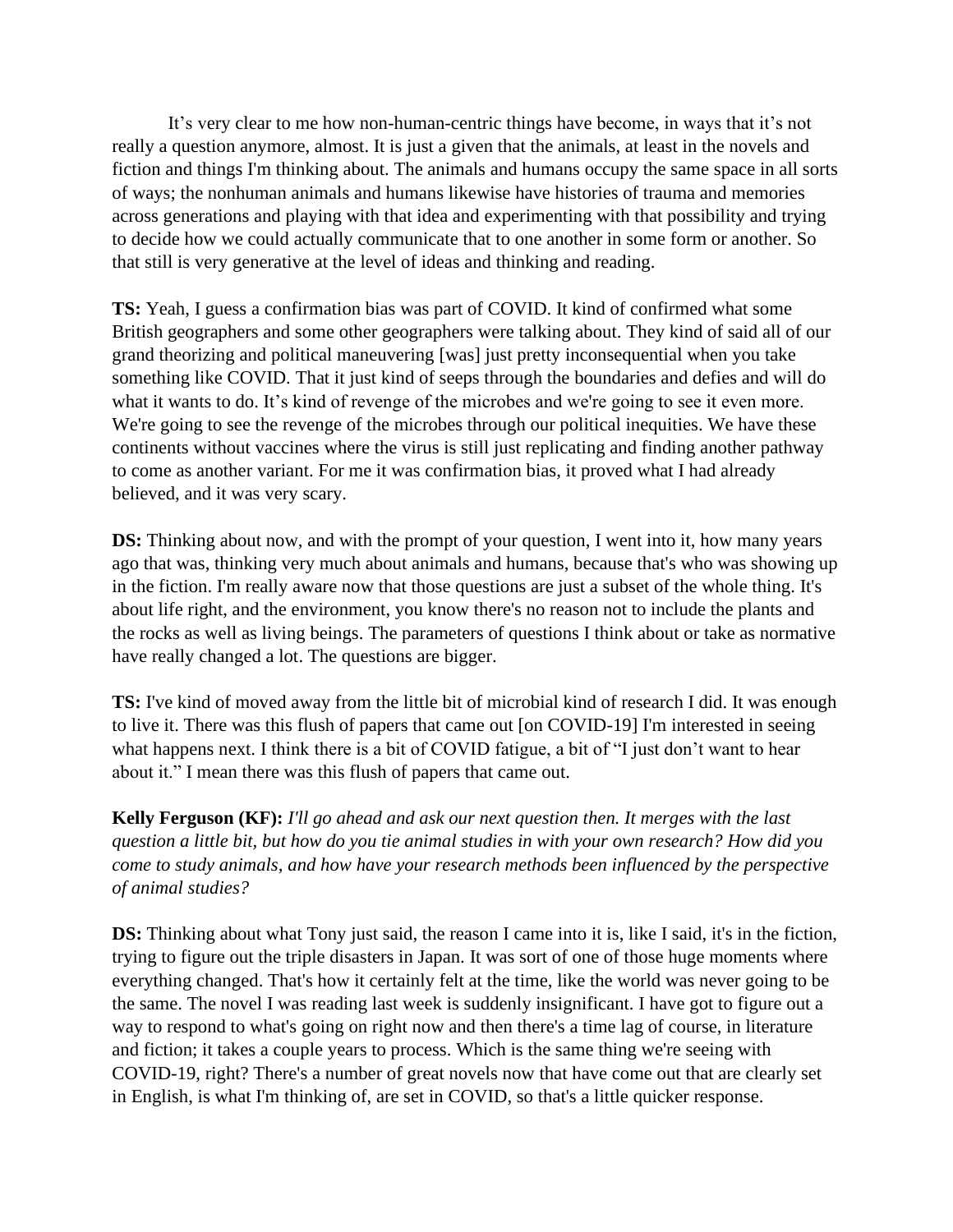One of the things that's on my mind is what sorts of time, space waves and reactions from artists are there for these major world events and how long does it take to process? Because sometimes there is a point where, is it too soon? We're not in far enough [into COVID-19 to know]. But that is really what I am thinking about. How does one react? How much time does it take to come up with this stuff? Thinking about how animal studies influences me, it's that methodological question of how they get incorporated and what the timeline looks like.

**TS:** I'm intrigued in how things like the individuality of animals, even animal personality, can make a big difference in these scientific groupings that we use, and just how animals defy any easy kind of description, identification; just thinking something like species diversity. It seems like it would be easy, but you cannot put your finger on it. Life just kind of defies categorization, and I think that's my motivation. It's just that slipperiness, we're part of it as well. Sometimes we want to make it so concrete and explicit, but it is far harder to understand other organisms than we are really capable of doing, being one.

**DS:** From the literature side, it also opens up a whole new range of questions of things we sort of took for granted. I mean, this is to state the obvious, but even as I'm teaching classes this semester, thinking about, how long there weren't any women in novels. The assumption was that they can't write, and they don't belong there. Also thinking about going back and looking at things. How are animals and people in these works from years past that we overlooked, and how do we bring a new lens to that?

**TS:** At one time, animals were just microbes. They were just kind of these things in a Cartesian space that we moved around and tracked. Over the last few decades, they've become these entities that are making space and that are much more woven into everything. You know, like I see you because of the evolution of microbes and they had eyes and this evolutionary pattern of eyesight has emerged several times. There is this embeddedness in life that is now more apparent. They're ultimately productive of everything. You can put all your dollars on politics and in the human world, but ultimately at the foundation, it's the biological processes that are streaming around us that really are creating the show.

**DS:** You [gesturing towards Tony] mentioned personalities a minute ago. I think that's something we're able to see in ways that we didn't before, right? All cats are not the same, those of us who have animals in our house, they're all not the same, my chickens are not all the same. They're clearly very different.

[Pause in interview for the showing of our animals]

**Jacob Saindon (JS):** *I can take us onto the next question. We've talked a bit about animals and how multispecies relations has influenced your own work and your own thinking. My next question is thinking more about maybe trends that you've seen in scholarship or new disciplines related to animals. How have animals and multispecies studies affected or not affected the body of scholarship or discipline that you are primarily engaging with? And then, relatedly, what*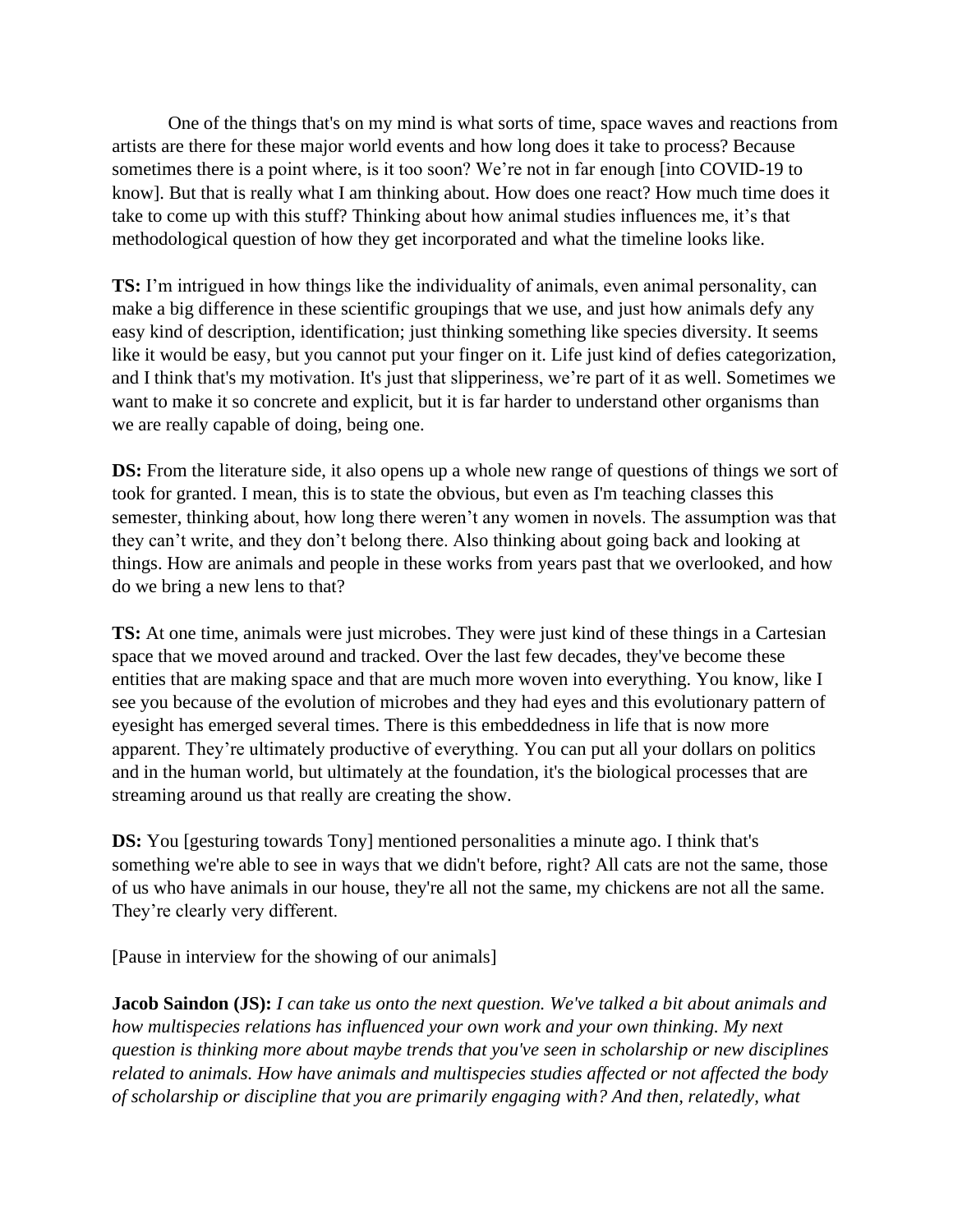#### *other bodies of scholarship or disciplines do you think could or should be more strongly affected by rethinking through animal studies and multi-species relations?*

**DS:** Well, I don't have any particular articles or books to point to, but there's this interesting new way to think about how to write fiction in different languages. The different cultural assumptions about animals in those cultures is interesting to me. Japanese fiction, for example. No one is surprised that the animals start speaking. They've been doing that for hundreds of years, and so that's not a surprise even now, in the last 10 years, following the triple disasters, right?

And so, I've been sort of arguing that Japanese novelists have a much richer legacy of fictional oral tales, narratives, works of art. All sorts of things. There's more available to draw from that. I think that it seems that in the Anglo, in the English language fiction, at least, there's more groundwork that needs to be laid where no one's at all surprised by all of this stuff. So that's intriguing to me. At the same time, the novels I'm thinking about in Japanese are different. They're not the same as they were before. But there are lineages there in ways that they're not available. In at least in English and North American stuff.

I have a feeling that there's a lot that I don't know, but that's intriguing, a lever to crack open literatures from different places and different cultural backgrounds. I mean, comparative literature is problematic as far as I'm concerned, and that's not really where I'm going. But there are some really elucidating things that elucidate how we read and how we write and what we expect to find when we are immersed in these sorts of things. And so in my case, Japanese literature has always been rather parochial and small, and the way that animal studies has opened up. That's one reason I had Christine Marran come is because there seems to be more books, more studies, you know, let's put it the other way. It's also, this sort of, writing the past. If one wrote about something, you assumed that the case study was going to be Shakespeare or English literature, right? It's much easier now to say, as in Christine's case, there's some really provocative, sophisticated thinking about animal studies where the English language edition is tangential and the case studies are all Japanese, right? And so that's really interesting. And it's not just Japanese, this is true in Chinese literature increasingly, and I imagine some other languages as well. In some ways, it seems like it's broken on a whole new way to think across. To breakdown the distinctions between these national literatures in some ways too. I mean, what is culture? What is the language-based stuff? That's all problematic, but there is, I think room to think differently, or it's helped us to think differently. Right, if we move the human out of it, we also moved the human societies out of it, and that language is out of it, perhaps. It widens the range of field. That may be one way, some trends I see there.

**TS:** I've seen over the past few decades [the field of] animal geography open up. Animals opened up into geography in the 1990s. Very soon after there was the formation of that animal geography specialty group and it's been percolating into geography, a lot of corners of it, everything from. the GIS [Geographic Information Science/Systems] Animal Mobility tracking quantifiers to social theorists. Probably the last place that animal geographies has actually gone is to biogeography, at least in my opinion. There's still this model of animals as this again, that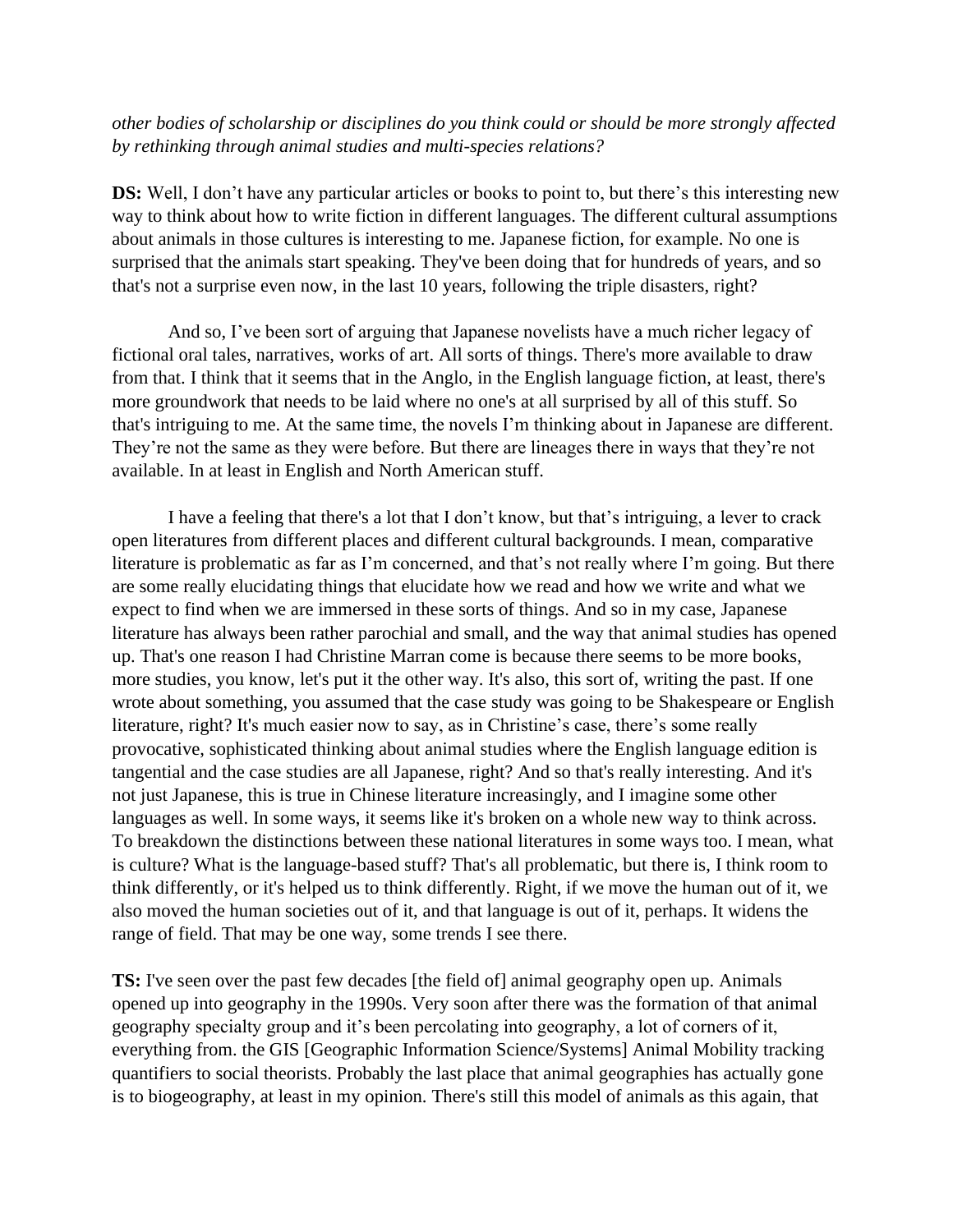kind of things in a volume that we correlate with rainfall and temperature. There hasn't been this new biogeography. That's kind of been my dream or goal.

I remember when I joined the biogeography specialty group. If you get old enough, they eventually appoint you as the next chair. They say, "why don't you be chair next," and you do it and I was secretly trying to get animal geographies into biogeography and talking about different ways, but it is still a lot about forests. It's a lot about certain animals, although it is changing. I mean now we see more plants that are not traditional forest species, like avocados. I've seen a human biogeography of avocado cultivation and that was neat. But it's happening. I've seen calls from students, younger students saying, "Hey biogeographers, why don't you consider bringing in more animal geography?" It hasn't percolated into the areas that have traditionally studied animals, it's more, these other parts of geography.

#### **JS:** *That's interesting, animal studies being more present in human geographies.*

**TS:** Yeah, but there is this biogeography of animals that is human geography too. And ecologists have kind of grabbed a lot of stuff about animal personality and the capacity of animals to be more active in their biogeography. So, we're getting there.

**JS:** *Thank you for that. We have one last question. Thinking about ethics, which of course is always an underlying theme. Specifically, how are you both thinking about ethics, either through the course or as you were planning the course even? How should animal studies in post/non/more than human contexts reorient approaches to ethics, either both in terms of scholarship and also our everyday ethical practices?*

**DS:** As I think about this, one of the questions for the books that I was reading and translating, was trying to represent what horses might be thinking. There's this sort of an arrogant assumption. It is an interesting experiment but there is an ethical aspect. I don't think the authors thought much about it. Is there an arrogance in assuming we can somehow put human words to what's happening inside animal brains and nervous systems? The problem is there is no other way. Or is there? I don't know, I don't really see another way. There's no obvious other way for humans to communicate to other humans about what animals might be thinking, but at some level we're still speaking for them and making some assumptions, and that seems ethically fraught. I don't want them to stop. I want to read these novels because they're really interesting. But there is an assumption of sorts.

#### **JS:** *That's interesting to think about in terms of translation. You've brought up translation before and thinking about how that's a kind of a form of translation as well.*

**DS:** It is, yeah, except you're filling in blanks in ways that are different than translation. That's the thing; I know that if I were writing a novel and had human characters, and I wanted to portray someone or something, I could just go ask, "what is going on in your head?" When the characters are horses, I can't go ask. Then the assumptions are probably based on an entirely